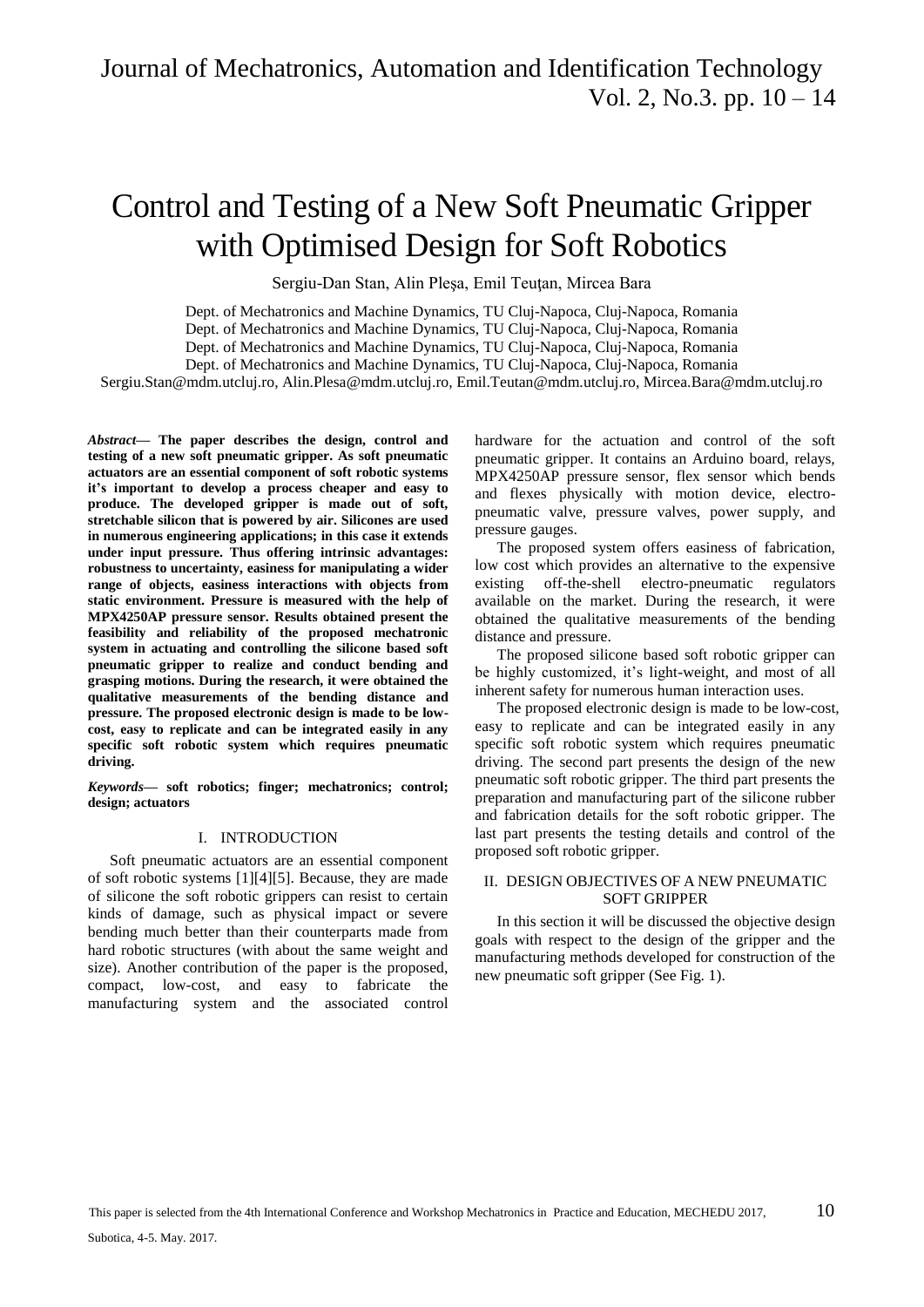

Fig. 1. Proposed silicone based soft robotic gripper

*A. Setting the objective design goals*

It was designed the new pneumatic soft gripper taking into account the next following key objectives in consideration:

- Easiness to manufacturing and cheaper process to fabrication;
- Low-cost solution for control and interface with the existing hardware;
- Ability to grasp a wide range of objects (with focus on agriculture products).

For this it was developed and designed a gripper which consists in 4 individual soft fingers that can be inserted onto a pneumatic interface. The fingers are using the same identical design, thus offering a modularity interface for existing hardware, being easy to swap the fingers in a variety of configurations (2 finger design, 3 finger design, etc..). This is important for permitting faster manufacturing and possibility of more design iterations.

When designing each of the soft finger, it was taken into account:

- making a design in order to assure a constant curvature bending when not loaded;
- assuring a partially constant curvature bending when loaded;

 compliant and soft, to be made of silicone rubber. The usage of air actuation was due to the most inherent advantages: it can provide fast inflation of the pneumatic finger (pressurized air provides low viscosity and moves fast), it's easy to control and measure it using pressure regulators and sensors and it's light in weight.

The factors like pre-grasp position, and object shape can influence and affect grasping. Having proposed this compliant gripper, grasp failure is less likely to occur with this design.

# III. PREPARATION OF THE SILICONE RUBBER

The ZA22 MOULD is a brand of silicone rubber used for molding which is made by ZHERMACK INDUSTRIAL (Italy). The silicone comes under the form of two bottles, containing Part A and Part B. Both parts, Part A and B are liquids and when mixing together they form silicone rubber and solidify (about 2-3 hours at room temperature).

According to the producer safety manual, the materials are non-toxic. However, it should be avoided repeated or prolonged exposure to the unmixed materials because they can cause irritation for skin.

When the two parts were combined, it was needed to evenly mix and to stir forcefully to break up the beads. The material is very viscous so it had to flow slowly (see Fig. 4). The silicone rubber are capable of working in environments with the temperature having a wider range, additionally they are also water resistance.



Fig. 2. Preparation of the silicone rubber mixture (Part A and Part B)



Fig. 3. Preparation of the silicone rubber finger, adding the reinforcement mesh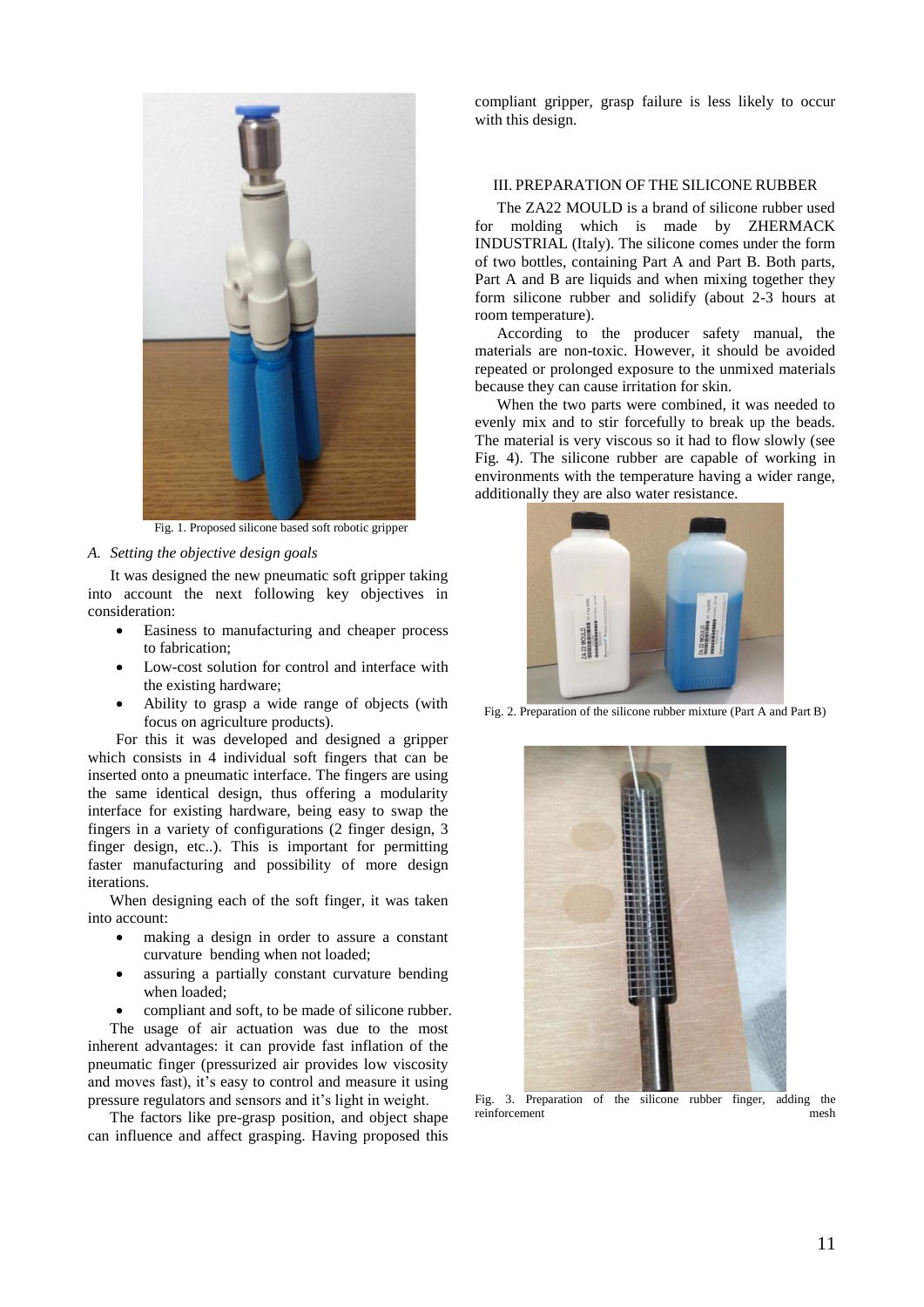

Fig. 4. Obtained silicone based soft finger

After 4 hours at room temperature it became solid. The actuator is made of silicone rubber and forms a closed air chamber that inflates when air is started.



Fig. 5. Cross-section of the silicone rubber soft finger, it can be noticed the reinforcement mesh

# IV.TESTING OF THE SILICONE RUBBER

#### *A. Flex sensor data*

In the next table are presented the main features of the flex sensor, both electrical and mechanical specifications [2].

### TABLE I Electrical and mechanical specifications **Electrical Specifications**

- -Flat Resistance: 25K Ohms
- -Resistance Tolerance: ±30%
- -Bend Resistance Range: 45K to 125K Ohms
- (depending on bend radius)
- -Power Rating: 0.50 Watts continuous. 1 Watt Peak

#### **Mechanical Specifications**

- -Life Cycle: >1 million
- -Height: 0.43mm (0.017")
- -Temperature Range: -35°C to +80°C

In the next figure it's presented the principle of working for the flex sensor (see Fig. 6).



Fig. 6. How it works principle for flex sensor [22]



Fig. 7. Flex sensor used for the test soft robotic finger

#### *B. Pressure sensor*

The MPX4250A series piezoresistive transducer is a stateof- the-art monolithic silicon pressure sensor designed for a wide range of applications, particularly for the one which uses a microcontroller or microprocessor with A/D inputs [3].



Fig. 8. Pressure sensor MPX4250AP

Features:

- $\bullet$  1.5% Maximum Error Over 0° to 85°C
- Specifically Designed for Intake Manifold Absolute
- Pressure Sensing in Engine Control Systems
- Patented Silicon Shear Stress Strain Gauge
- Temperature Compensated Over -40° to  $+125$ °C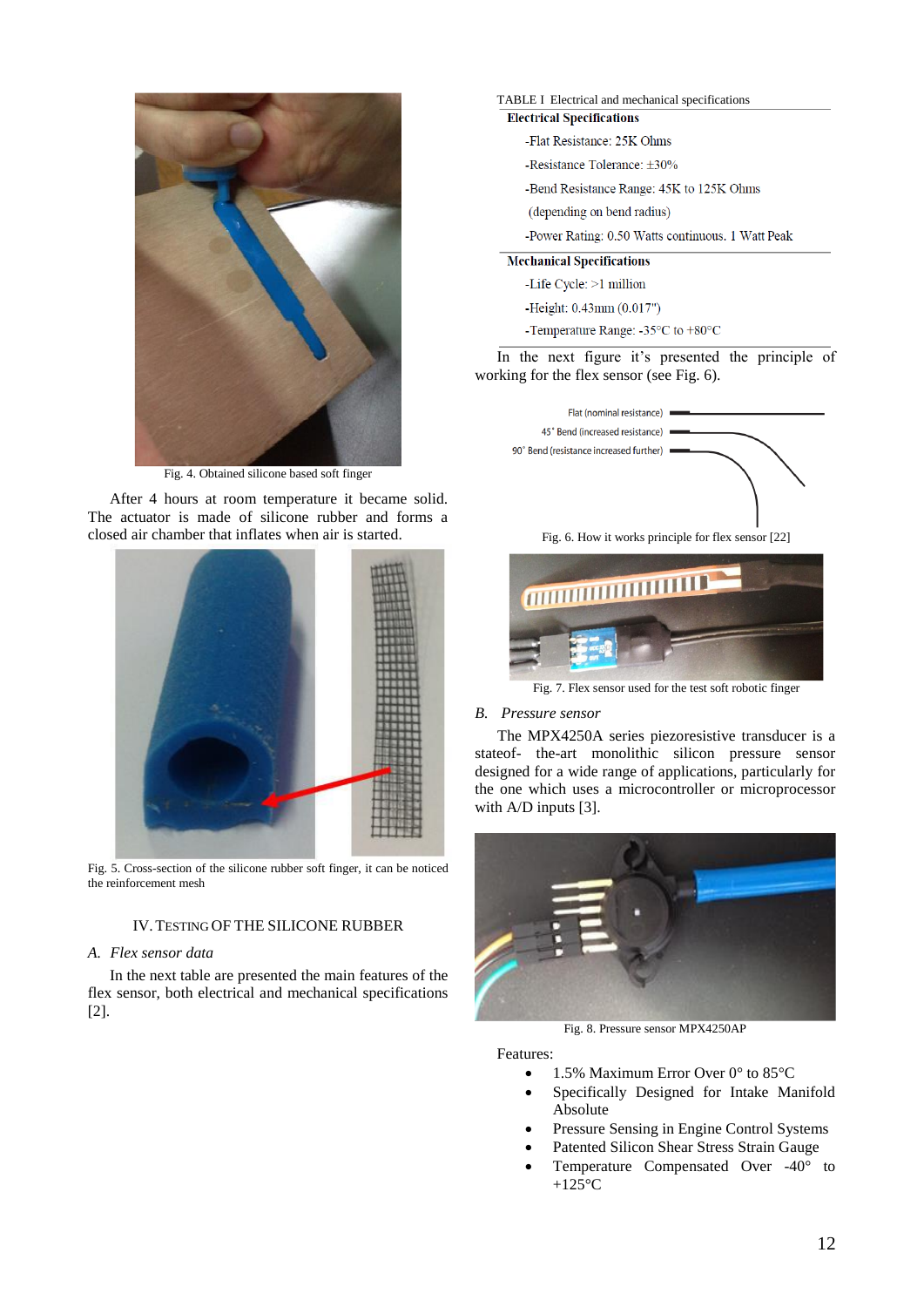- Offers Reduction in Weight and Volume Compared to Existing Hybrid Modules
- Durable Epoxy Unibody Element or Thermoplastic Small Outline, Surface Mount Package

# *C. Control*

Control of the movement of the soft gripper is another important parameter that characterize performance. The soft finger follows a quasi linear relationship between bending motion and pressure [6].

The aim in this section is to determine and measure the degree of bending of the soft finger by monitoring its pressure. The objective is to get a method to allow predicting the movement and bending by monitoring its pressure. Control in the context of this paper, we use open loop control for the soft robotic grippe. An external compressor supplies pressurized air and industrial grade solenoid valves attached to the supply tubing control inflation and deflation of the soft robotic gripper. The control system was used to run back scripted sequences of valve actuations (MATLAB interface with ARDUINO). Fig. 9 presents the correlation between pressure and bending for 3 cycles (inflation/deflation) of the soft robotics finger.







Fig. 9. Correlation between pressure and bending for 3 cycles of the soft robotics finger Fig. 10. Testbed setup

# **CONCLUSION**

The work presents a fast prototyping and development process for soft robotics pneumatic gripper with an approach based on very simple control using open-source electronic prototyping platform (Arduino board). We believe that this novel way of manufacturing soft robotic grippers can lead to simple, low-cost, effective endeffectors for robotic grasping manipulation. Handling fragile objects process — like fruits, which is difficult for conventional hard robot grippers can be improved and replaced with the new proposed soft robotic gripper.

#### ACKNOWLEDGMENT

The work received hardware support during developing and testing phases from the company SC JVD CompAir SRL.